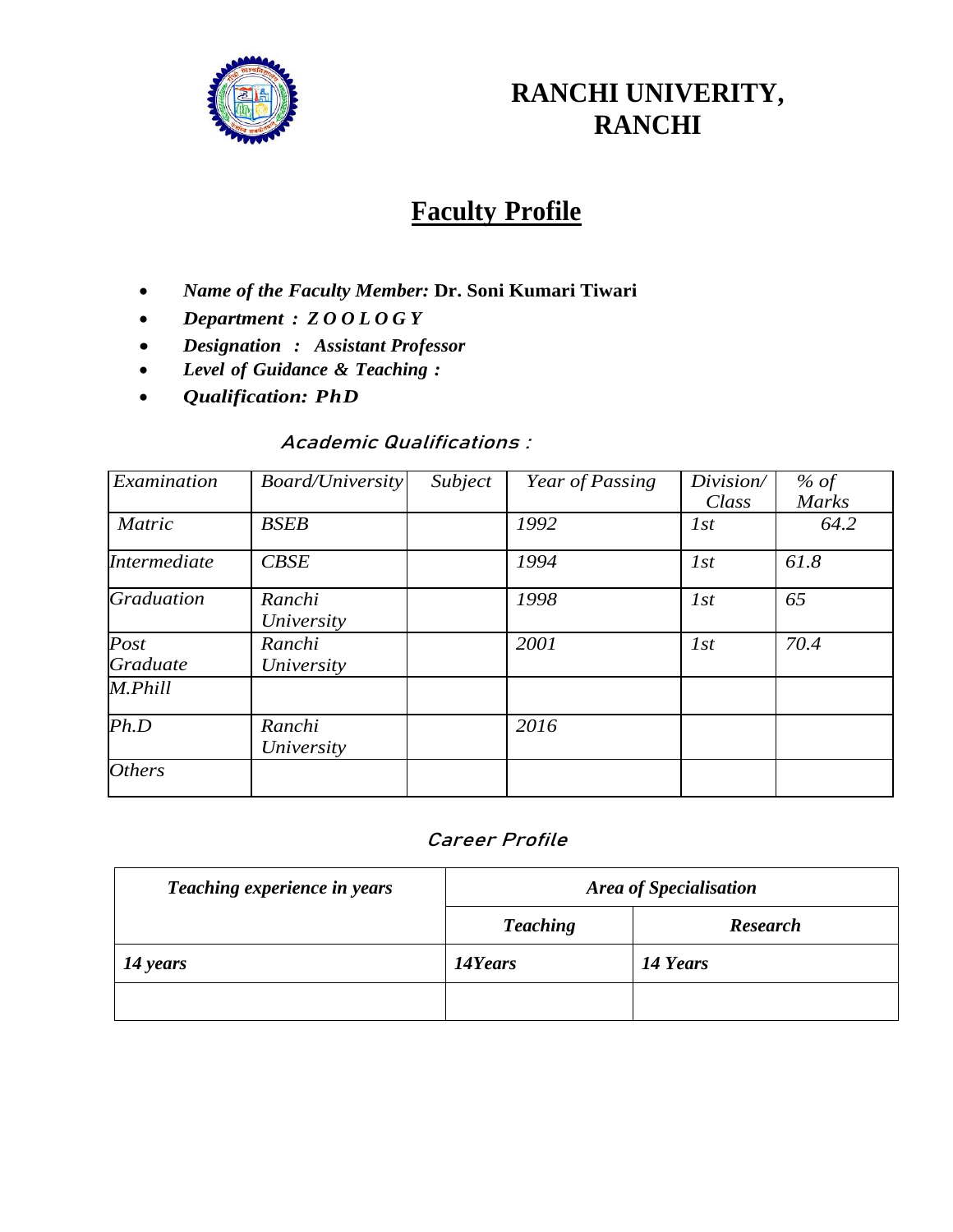#### *Research Guidance : M.Phil/Ph.D. /D.Sc. /D. Litt (May 2017 to till date):*

| Name of<br>Research<br><b>Scholar</b> | Registration No. &<br>Date | Topic of research<br>work                                                                                                         | <b>Present Status</b><br>( <i>No. of Ph.D.</i><br>awarded<br>$\log$ ongoing) |
|---------------------------------------|----------------------------|-----------------------------------------------------------------------------------------------------------------------------------|------------------------------------------------------------------------------|
| Kumari Monika                         | 19/03/2020                 | Soil Mesofaunal<br>Diversity, distribution<br>and Abundance at<br>various Plantation<br>Sites of Biodiversity<br>Park, Jharkhand. | Ongoing                                                                      |

# *Books authored/Edited/Co-Author Chapter in Book (May 2017 to till date)*

| Name of Books Subjec | Sole or Co-<br>Author | <b>ISBN</b> | Date of<br>Publicatio | Name of<br>Publishers |
|----------------------|-----------------------|-------------|-----------------------|-----------------------|
|                      |                       |             | n                     |                       |
|                      |                       |             |                       |                       |
|                      |                       |             |                       |                       |
|                      |                       |             |                       |                       |
|                      |                       |             |                       |                       |

## *Number of Research papers published in Journals/Periodical (May 2017 to till date)*

| Sr.<br>No. | Title with page<br>$N$ os. | <b>ISSN</b> | Name of Journal | Date of Publication |
|------------|----------------------------|-------------|-----------------|---------------------|
|            |                            |             |                 |                     |
|            |                            |             |                 |                     |
|            |                            |             |                 |                     |
|            |                            |             |                 |                     |
|            |                            |             |                 |                     |

# *No. of seminars/conferences/workshop attended/organised (May 2017 to till date):*

| Seminar/Conference | Date of<br>Participation | National/International |
|--------------------|--------------------------|------------------------|
|                    |                          |                        |
|                    |                          |                        |